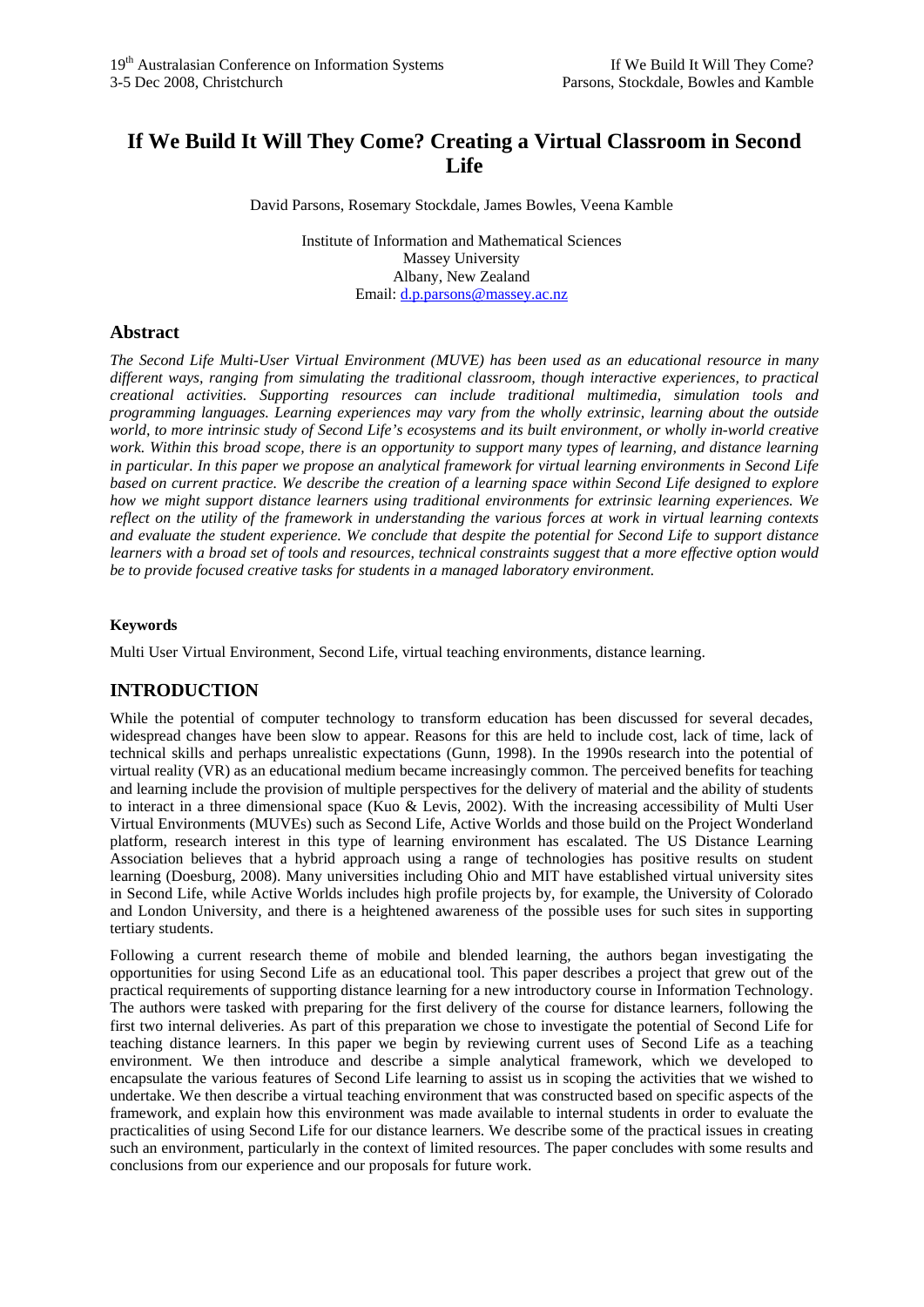## **SECOND LIFE AS A TEACHING AND LEARNING ENVIRONMENT**

In theory, a virtual environment such as Second Life should provide an excellent platform for flexible delivery and online education. Students and facilitators can come together *inworld* to share information and resources, engaging in discussions, presentations, group projects and explorations. Second Life gives the students an opportunity to interact more socially and realistically whether they are distance learners or internal students.

Although there are many educators expressing interest in using Second Life for teaching it can be difficult to gauge the number of institutions that are actively involved. A list of institutions is available on the Sim Teach Wiki, which contains information for educators in Second Life (SimTeach, 2008), but it is important to note that not all active institutions are listed, and not all listed institutions are active. Loon (2008) reports:

"*When I did my study (June 2007) there were about 120 institutions listed in the wiki. Using information gleaned from SLED, from interviews in SL and RL, and from exhaustive mining of campus web sites, I tried to determine how many institutions had a serious presence in Second Life. By this, I meant that they owned or rented property, had an ongoing program of teaching or research, or sponsored in-world events. The key, from this perspective, is sustained involvement on the part of more than a lone faculty or staff member. The answer at that time was 65, or roughly one-half of the listed schools. Of those, 2/3 were in an early exploration phase (owned land but had not built, had a few faculty in-world but without institutional support, had received a research grant but had not started the research yet, etc.). The bottom line was that roughly 20 institutions had a serious presence in SL by last summer*." (Loon, 2008)

The type of educational delivery supported by Second Life can range from simulation of the traditional to imaginative programming environments. Early examples of VR educational designs include allowing students to navigate through foreign cities, study the ecology of wetlands, recreate archaeological sites (Kuo & Levis, 2002) and experience game playing to achieve specific learning objectives (Depradine, 2007). However, a simple meeting room for distance learners can have value in itself through the perception of participation in group learning (Doesburg, 2008).

Moving beyond a simple, virtual representation of standard classroom teaching, the Second Life environment provides building and scripting tools that support the creation of learning spaces where complex tasks can be undertaken and immersive experiences provided. Second Life enables students to engage in a range of role-plays and simulations, practicing real life skills in a virtual space or exploring situations that they could not undertake safely or easily in the real world. For example the Second Life platform allows for the creation of immersive environments based on historical places and events. These environments can be used for a range of learning activities including role-plays, action learning and research and historical study. One example is the British Literature Classroom, where students can access course materials by clicking on paintings and furniture across three floors of a virtual mansion. (McDunnough, 2007).

Simulated environments for learning such as museums, galleries, theatres and historical recreations are useful but perhaps a somewhat obvious application of a virtual world. However there are some educational environments within Second Life that point to the potential of this medium for highly innovative learning in scientific disciplines, including computer science (Ritzema and Harris 2008) software engineering (Ye et al 2007) and artificial intelligence and artificial life modelling, such as the Island of Svarga (Au 2006) an artificial ecology system.

#### **Low Risk Realistic Learning**

As well as using Second Life as a learning environment to provide educational material that reflects the world outside, it has been used as a context for student experience that would either be impractical, dangerous or prohibitively expensive in the real world. Projects such as the heart murmur simulator on Waterhead Island take full advantage of the interactive abilities of Second Life, using sounds and visual aids to create a learning environment that would otherwise not be feasible (Levine, 2006; Kemp, 2006). It would not be practical to send hundreds of people to a hospital to check various patients' heart conditions. This is where the potential of Second Life as a learning environment promises much, with projects that enable users to do things that would otherwise be difficult to achieve due to constraints such as distance, cost or the physical laws of the real world.

A different kind of bridge between the virtual world and reality is where Second Life has been used to support real world student exchange programmes. For example, a virtual exchange program has been created between schools in the USA and Japan (Trevena 2008.) The idea is that students will interact prior to their exchanges, share their interests and their cultures, get to know each other and maybe learn a little of their host country's language before their exchange.

The Second Life environment has itself been used as a context for ethnographic field research, with students using qualitative research methods to explore virtual communities of practice (Foster 2007). Each student in the class chose a different Second Life community to research by observation or by conducting interviews. Because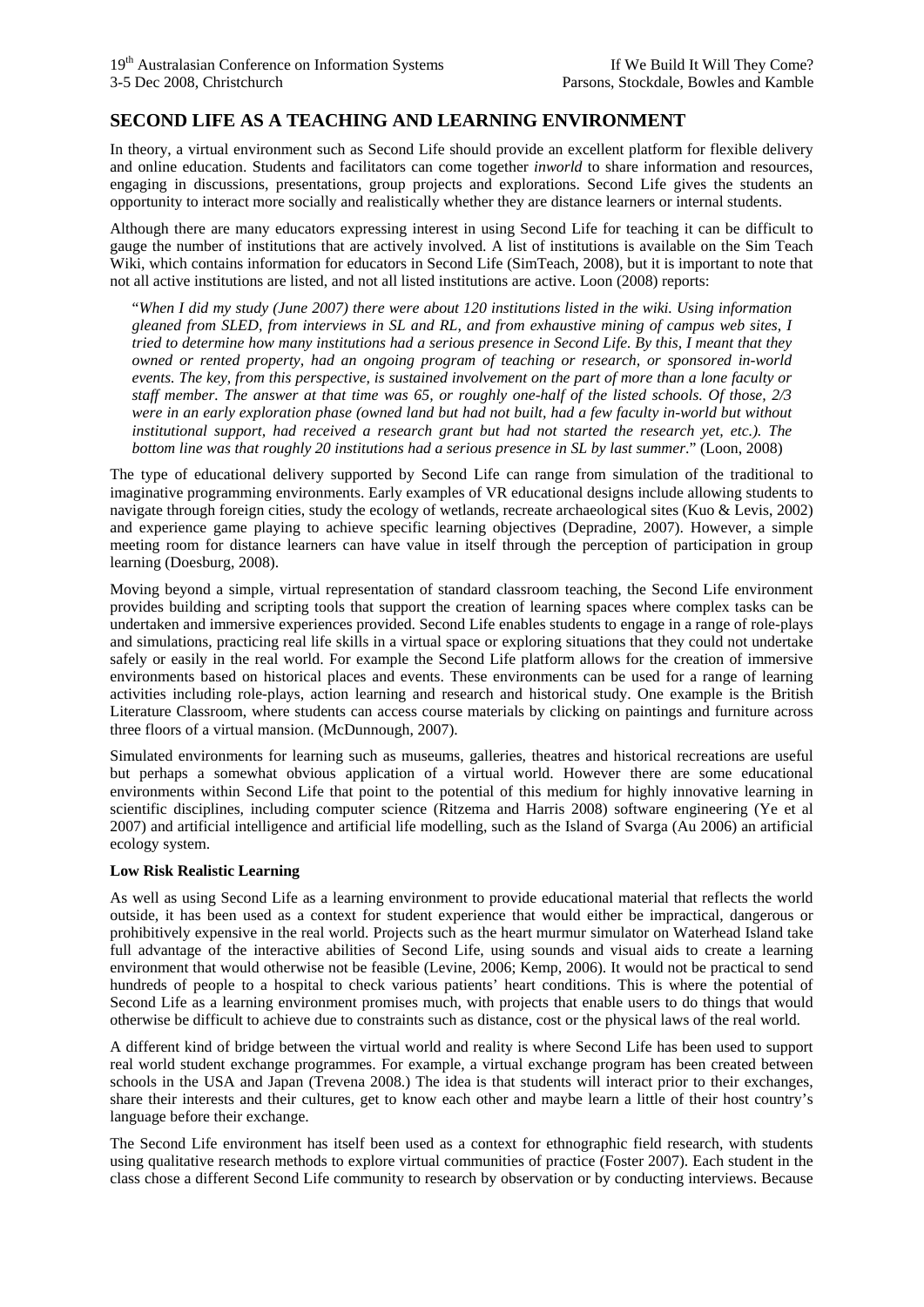Second Life has a real population it also provides an opportunity to explore various forms of governance and community-building and to engage in political action, such as protests and electioneering, without many of the risks associated with taking action in the real world. Past political action over property rights and taxes within Second Life suggest that it provides a political ecosystem worth studying (Bray and Konsynski 2007.) Similarly Second Life has a real economy and currency exchange making it possible to experiment with running businesses and engaging in economic modelling in a low-risk environment. As well as social study, similar cost and risk reduction is evident with *Machinima* (machine cinema) tools, used to create animated films in a very cost- and time-efficient way, with a large amount of creative control.

#### **Distance Learners in Second Life**

Distance learning, with its separation of teacher and learner, is often held to be the natural focus for developments in virtual technologies that will facilitate interconnection of lecturer and student. While technology offers great opportunities to enhance delivery of extramural courses, there are several challenges to effective implementation that need to consider the reasons why a student is taking the distance learning option (Forer, 1998). Forer also argues that flexibility in delivery is important to both distance learners and internal students.

In a large scale U.S. study, it was found that distance learners slightly outperformed internal students based on results, but that interactive technologies appeared to have little impact on the final outcomes (Allen et al., 2004). However, this study did not examine the effectiveness of different technologies, their uses and their impact on the delivery of courses. Allen et al., support Forer's argument that students' individual learning preferences have a significant influence on the effectiveness of course outcomes, whether those preferences are for face to face or distance learning modes.

Thus, the success of the use of Second Life for teaching will depend on the student's enthusiasm for the virtual environment and their need for flexible learning modes, regardless of whether the student is a distance learner or not. Nevertheless, there are held to be some issues that will be more likely to impact on distance learners. On the plus side, Second Life can overcome the inherent distance that exists between instructor and student (Lagorio 2007). Unlike more traditional forms of distance learning, in Second Life there is real-time interaction, encouraging students to engage in discussion much as if they were sitting in a real classroom (Wong 2006). However, it should also be noted that many Second Life learning projects are designed to be delivered to internal students using dedicated laboratories that have the necessary equipment and connectivity. In many cases, distance learners cannot be guaranteed to have the necessary hardware or network connectivity to use Second Life.

#### **Some Potential Risks and Drawbacks of the Second Life Environment**

Working within the Second Life environment has many of the restrictions of the real world. Ultimately Second Life is a commercial venture by Linden Labs, and it is expected by their investors that the company generate a profit. At times this may have a negative result on end users' satisfaction with their experiences, or in some cases on their virtual businesses which impacts on their ability to earn real money in-world. These impacts are not necessarily trivial, for example Guest (2007) reports that one dealer in virtual real estate in Second Life makes \$200,000 a year.

Actions by Linden Labs have led to Second Life user protests such as when the company cut stipends (Second Life Herald, 2005) and serious problems have caused the recent ban on in-world gambling and banking (Linden 2007; Sidel 2008). Linden Labs has been likened to a dictatorship (McCarthy 2007) and while it is not a total control situation (residents are free to come and go as they please), the company have the power to make rules and remove anyone from Second Life at will. While this can be seen as a loss of freedom in the virtual world, the need for some form of governance has arisen to maintain control and peace in Second Life. One rogue user or 'griefer' can easily disrupt an entire region, degrading the performance of servers and potentially causing losses of inventory for other Second Life users. More concerted anti-social behaviour by the activities of a virtual mafia led by the online character Marcellus Wallace have been well documented by Guest (2007).

Linden Labs have been pressured to take action against some of the activities happening in Second Life by various agencies in the United States that govern banking and gambling activities. This raises further questions that impact on all users: Should Second Life be under the same laws as the real world? If so what country's laws should apply; the country where Linden Labs is registered as a company, the 'country' created by Linden Labs, the country the server is in, or the country of the end user? What happens if Linden Labs goes out of business? Will all of the user generated content disappear? These are questions that have no immediate answer, but they are important for educators considering investing time or money in virtual learning.

Within this virtual world that mirrors many of the behaviours found in the real world, there are several issues that affect the creation of educational sites that have yet to be examined. From a student perspective, there tend to be some untested assumptions that students may be positive towards using a MUVE such as Second Life.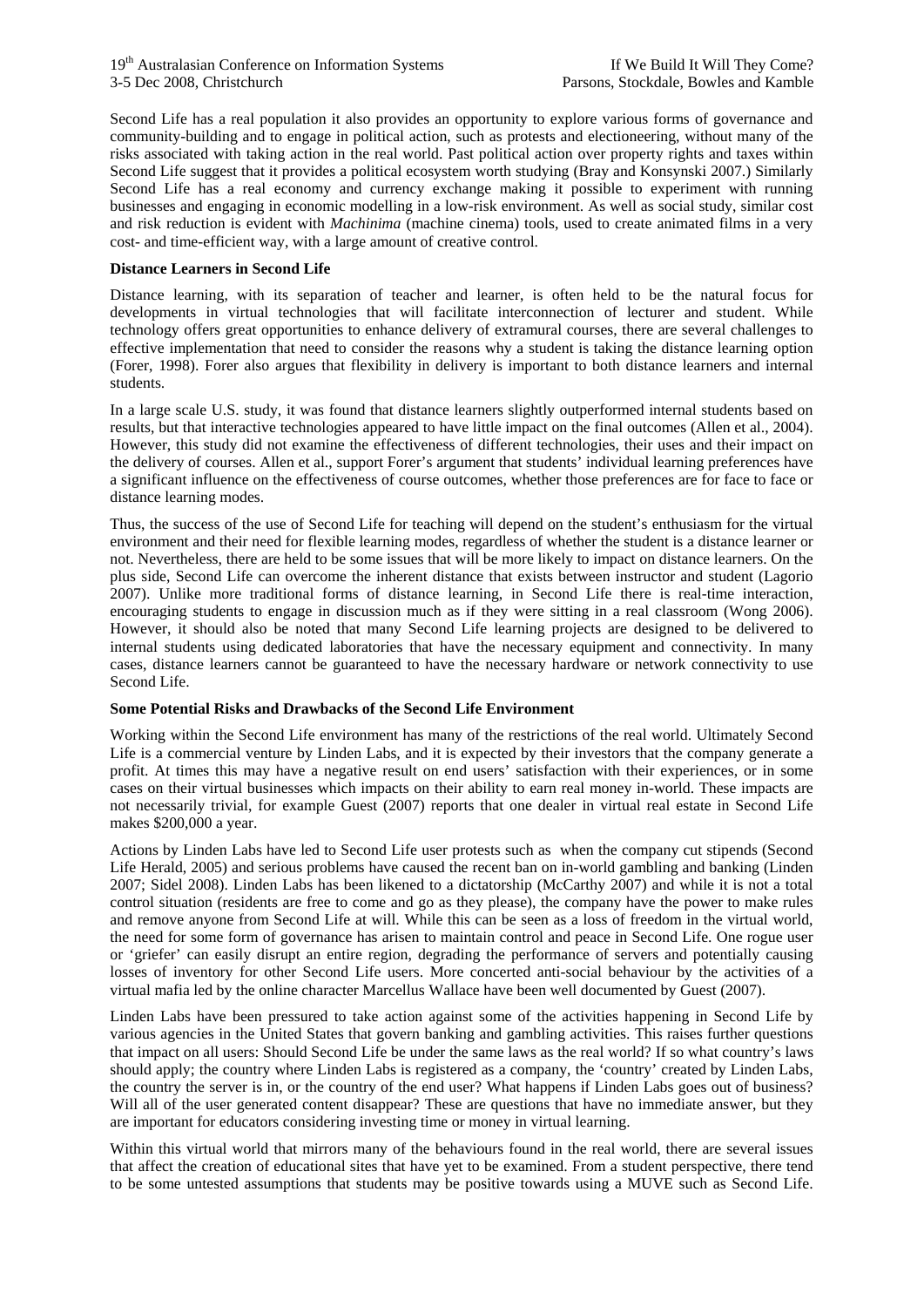These assumptions arise from the notion that because many of today's students are exposed to online games and are familiar with virtual worlds they will be predisposed to learn in a MUV environment. Also, there is some evidence that whilst the interaction of avatars can be valuable, particularly in the context of distance learning, it is no substitute for real human interaction (McGolerick 2008.)

It is also important to acknowledge that choosing Second Life as a virtual teaching environment is an act of compromise. Research and development into dedicated virtual teaching environments is well established, and there are many such systems that pre-date Second Life, e.g. applications hosted in LambdaMOO (Slator et al 1999) and early versions of Active Worlds (Dickey 2005). Such tools were designed as dedicated teaching tools, whereas Second Life is simply a generic MUVE, not specifically designed for teaching. Therefore if educators adopt the latter, they do so for reasons of convenience and economy rather then necessarily because it is the best tool for the job. For example, support even for the basic file types typically used for educational resources is limited, though this will no doubt improve over time, as tools such as Sloodle mature and develop (Leidl and Rößling 2007.) We might also consider that building a custom environment using systems like Project Wonderland might be the optimal solution, but at a much larger investment cost in building, deployment and maintenance. In addition, ensuring access to Second Life for students is not straightforward due to demanding network and hardware requirements (Zhu et al 2007). These difficulties not withstanding, an investigation into the effects of creating a virtual classroom will deepen our understanding of the benefits that may be gained for the delivery of tertiary courses.

## **AN ANALYTICAL FRAMEWORK FOR SECOND LIFE LEARNING ENVIRONMENTS**

In order to understand the ways in which Second Life can be used to support learning, we created a simple analytical framework for Second Life learning environments. The intention of this framework was to help us to understand how various requirements and forces might come into play when designing a particular type of educational delivery. We acknowledge that this is a very simple model, and that such an analysis does not come close to defining the 'N-dimensional space' of all the themes that night lead to a full understanding of virtual worlds (Jäkälä and Pekkola 2007.) However we believe that the framework captures the key concerns of educators in their uses of Second Life.

Figure 1 shows our framework, based on current usage of Second Life for learning delivery. It has two axes that relate to the nature of the educational delivery; the type of learning environment, and the types of learning resource used. The environment can vary from simulation of traditional teaching environments, through virtual laboratories or other practical experience, to environments where students can use their own creativity to develop new virtual objects and interactions. The resources to support learning may be basic resources such as documents and multimedia, interactive resources that can be manipulated in the environment, or creational resources (such as programming tools) that can be wielded by the user. These two axes tend to work in concert, with the resources needing to be increasingly creational to support the level of practical engagement with the environment. We note that the stages in these axes are discrete, requiring very different approaches for each stage. All of the stages in these axes can of course have value, depending on the requirements of the learning context. The other three axes are the focus of study, the unique value proposition and the investment and return. These axes are not discrete; rather they occupy a continuum that can change within specific stages. We find that as we move from basic to creational resources and environments, the focus of learning tends to change from being mostly extrinsic (i.e. learning about things outside of Second Life,) through a mix of extrinsic and intrinsic (e.g. using things in Second Life such as its economy and politics to learn about the world outside) to in some case being highly intrinsic (e.g. building components in Second Life to be used inside it.)

The idea of the unique value proposition is that basic resources and environments often mirror alternative sources of on-line learning. For example a resource that simply provides a lecture hall in Second Life is a resource that can be similarly delivered, perhaps more efficiently, using other tools such as Webcasts. However there are many features of Second Life that can provide a unique value proposition that would be difficult if not impossible to deliver by other means (apart of course from using other MUVE systems.) Regarding investment and return there are a number of forces at play. It is possible to enter Second life as an educator at a very low cost, particularly if you are able to utilise land already owned by other educators. Costs can, however, escalate both in terms of the direct costs of supporting a facility in Second Life and also the costs of developing course materials, so calculating return on investment (ROI) is important. However we note that in many cases there is potentially a very high ROI in cases where the virtual environment enables students to work with materials that in reality would be very expensive. In distance learning, peripheral costs such as travel may potentially be reduced. In our work, we were very much focused on using basic resources in a traditional setting to provide learning of an extrinsic nature. Having a limited budget, we were looking for course material that was quick and easy to create. We were, however, aware that our unique value proposition would be low as a consequence.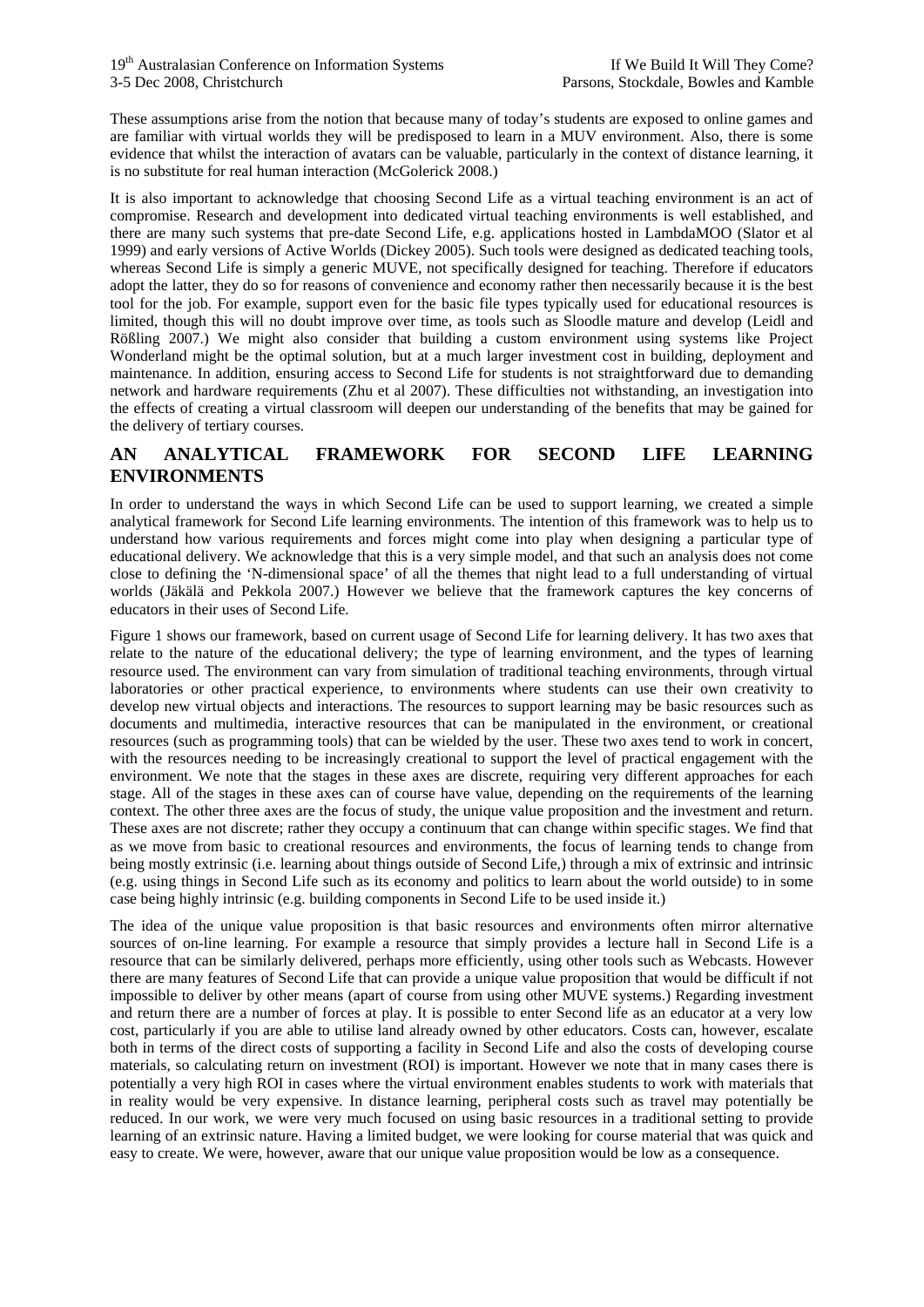

Figure 1: An analytical framework for Second Life learning environments.

# **PRACTICALITIES OF CREATING SECOND LIFE ENVIRONMENTS**

Using Second Life to create content is a mixed bag. The tools needed to create most content are included in the Second Life viewer (software that end users install) so they are accessible to all Second Life residents. The tools are intended to be simple and easy to use to reduce the learning curve normally associated with traditional 3D modelling software. This is good for the casual user who wants to create a simple building or accessory for their avatar, as this can be achieved with the aid of a few tutorials. Objects are easily created, textured and coloured, stored in a user's inventory and can be readily shared with other Second Life residents.

While these tools are good for basic tasks, attempting to create a detailed object is very difficult because of the limited shapes and camera options available. Every object in Second Life is created from a primitive shape (a 'prim'), and can be altered across various dimensions such as hollow, taper and size. It is impossible to create certain types of object in Second Life using the basic tools. Recently, 'sculpted prims' were added to Second Life (Second Life Wiki 2007) which allows the creation of organically shaped objects, although there is limited support for such objects. The camera is also a limiting factor. Most 3D modelling packages offer a standard set of views to allow the user to easily determine an object's position in space. In Second Life, the user has to control the camera in a perspective-style mode to try to get the best view of an object being created. This can easily lead to errors in object construction and placement.

Currently, normal mapping is the only way to get 3D designed content into Second Life; there is no way to import directly from a modelling package such as SolidWorks or 3D Studio Max. This is most likely due to a lack of standards in the virtual world. This is restricting as not only can 3D content not be imported easily; but anything that is created in Second Life must remain there. Linden Labs are reported to be working with IBM to develop a standard that would allow avatars to transition between various virtual worlds (Silicon Valley Sleuth 2007) although there is no information available regarding user created content. Because of these limitations, the true benefits of Second Life and other virtual worlds will not be seen until more open standards are developed.

Second Life uses a custom scripting language called Linden Scripting Language, which is similar to C and Java in syntax and is designed to allow easy control of objects in the virtual space. Second Life includes a basic script editor with syntax highlighting, allowing users to create scripts entirely within Second Life. Linden Scripting Language does a good job of simplifying the normally complex task of programming in a graphical environment, and the Second Life Wiki is an invaluable resource for function definitions and examples. The language is fairly easy to pick up for basic functionality, although a lack of in-game function definitions makes users rely on the Second Life Wiki for specifics on function arguments. Alternative editors can also be used, and syntax highlighting for the Linden Scripting Language is available as a plug-in for many popular editors (LSL Wiki 2008).

Residents creating advanced simulations will run into limitations of the scripting language implemented by Linden Labs to reduce lag due to server load. Functions and objects are assigned energy values; when functions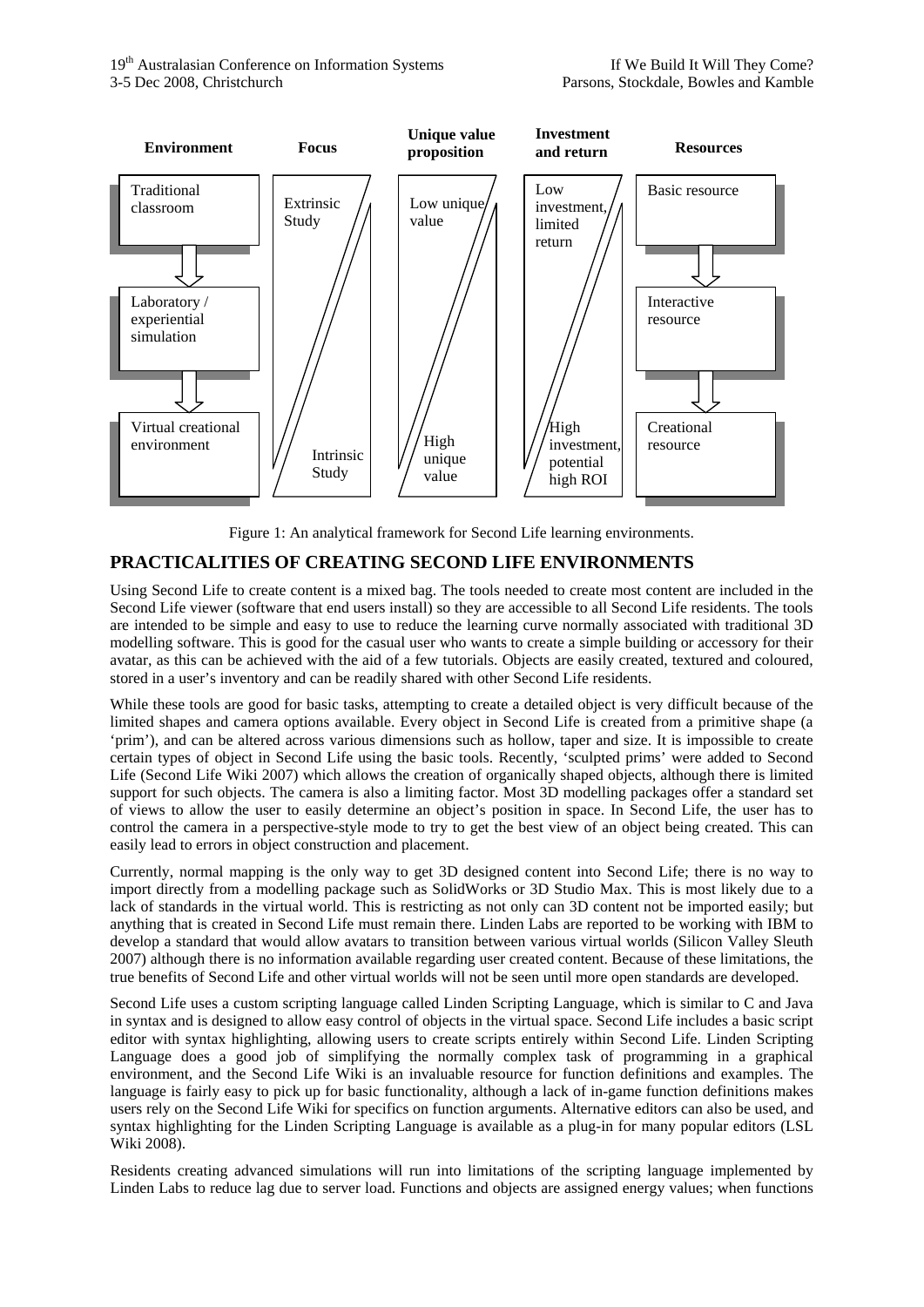are called the energy of the objects they are called upon lose energy and the function loses its effectiveness. Some of the details of how energy values work are unclear, most likely to prevent malicious residents from creating workarounds that could bring down regions or servers with excessive CPU load and lead to denial of service attacks. All functions also have a delay value associated with them, which will pause the script for a given period of time. The delay can range from 0.1 seconds for an object gifting function to up to 20 seconds for the email function. Residents working with time sensitive scripts have created workarounds to time delays, although they increase the complexity of a script.

#### **Financial Constraints**

Land in Second Life is bought either directly from Linden Labs or via another user in an auction. What residents are paying for when they buy land is in fact the ability to store objects. Each section of land has a limit on the number of primitive shapes that can be stored, so if a resident wants to increase the number of primitives available, they need to purchase more land. When a resident buys land what they are really paying for is the server time and space needed to store objects and process their actions. This forces residents to creatively design buildings and objects to use fewer prims, and can also increase the cost of bringing a project into Second Life.

Education in Second Life is supported by Linden Labs, who offer a discount on land prices to education and non-profit organizations. There is also a staff member assigned to the support of educators and researchers, and the Second Life Campus programme offers free land for limited periods to educational projects. However it should be noted that competition is high and only a few such awards are made each year. The overall message is that the financial bar to entry can be low, but it is still there.

# **BUILDING A SECOND LIFE TEACHING ENVIRONMENT**

During late 2007 and early 2008, a small team of academics within the Information Technology department at Massey University's Auckland campus explored the potential for Second Life to be integrated into a blended learning environment that could support distance learners in a sustainable way, i.e. an installation that required little funding or technical support but could enhance the students' experience of learning. The context of our experiment was a new first year Information Technology course called 'Computer Applications and the Information Age' developed by the team following internal restructuring. The intent of this new course was to engage with the Bebo / MySpace / iMedia generation of students in a way that capitalises on the potential of everyday Information Technology to teach that very subject. Rather than relying on extrinsic motivation, we relied largely on the hedonic framework (Holsapple & Wu 2007) which meant engagement was ultimately down to the students' own wishes.

Rather than trying to provide a targeted immersive experience, or formal virtual seminars, we looked at providing a virtual resource bank within a building that was simply provided as an optional exploratory environment for students on the course. None of the resources in the virtual building was particularly ambitious or complex. Rather they were intended to provide basic useful resources. The building was sited on Koru Island, a Second Life island owned by the Kiwi Educators Group, and was fashioned to reflect the architectural style of the real university campus. The building contained the following resources:

- Information boards with web links to course related resources such as the course textbook and paper outlines.
- Slide shows containing lecture material from the paper
- Video lectures from the papers
- Interactive quizzes
- A seminar/presentation room for interactive meetings

One of the roles of the interactive quizzes was to provide some non intrusive monitoring of student usage and interaction. Each time a quiz was used, an email message was generated that was sent to the course coordinator. These messages showed which quiz had been taken, which avatar had taken the quiz and what the results were. This allowed us to monitor how many avatars had used the quizzes, if they tended to do both quizzes or just one, and how easy the quizzes were.

To attract students to the resource in a simple and accessible way, we made a video of the facility, set it to music and put it on YouTube (Figure 2). The internal students were shown this video in a lecture and then largely left to their own devices as to whether they viewed it again themselves and whether they then chose to visit the Second Life building

One major constraint on this project was that in practice many of the computers available to students on campus proved to be unable to support the Second Life client application. Despite apparently meeting the minimum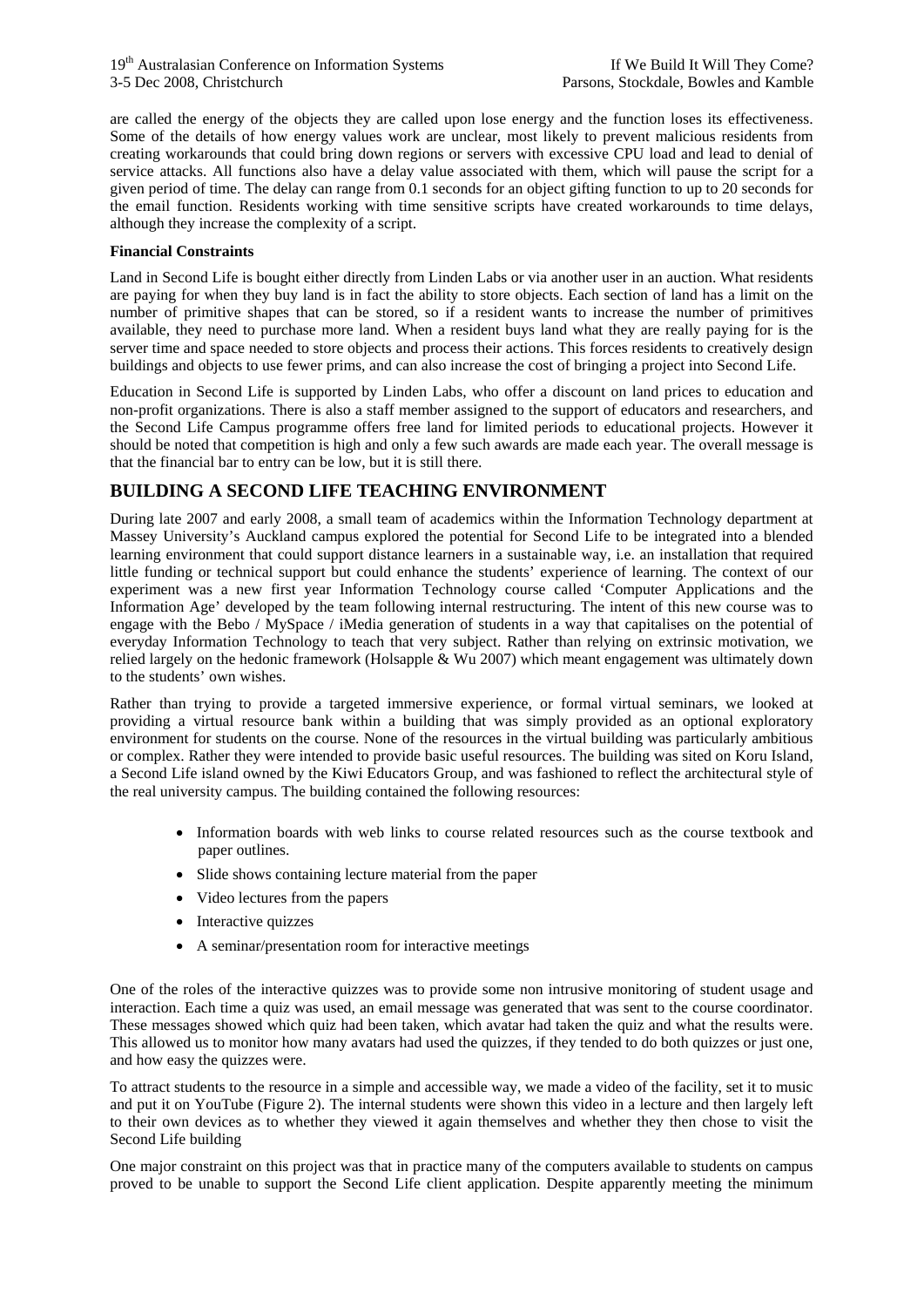requirements for running the client, it was found that many machines did not contain suitable graphics cards. Therefore we had to set up a special facility of just two machines that could guarantee student access. Otherwise students could only access the site if their own home computers had appropriate graphics cards, as well as broadband Internet access. This clearly limited the number of students who could effectively experience our Second Life facility. A further problem emerged during testing, which was that access from some other networks was prevented by the security policy of the network owner. Therefore even if a remote student was able to access a suitable machine with a fast network connection, they may not be able to access Second Life. Another technical issue proved to be the upgrade strategy of the Second Life client. Some updates are compulsory, meaning that an older client can no longer be used. In a network where installations are managed by a central process with long lead times, that can prove a major problem.

| <b>You Tube</b>                      |                          |                       |                 |              |                                                                                   | Sign Up   QuickList (0)   Help   Log In   Site: 0                                                                               |
|--------------------------------------|--------------------------|-----------------------|-----------------|--------------|-----------------------------------------------------------------------------------|---------------------------------------------------------------------------------------------------------------------------------|
| Broadcast Yourself <sup>™</sup>      | Home                     | <b>Videos</b>         | <b>Channels</b> |              | <b>Community</b>                                                                  |                                                                                                                                 |
|                                      |                          |                       | <b>Videos</b>   | Search<br>×. | advanced                                                                          | <b>Upload</b>                                                                                                                   |
| <b>Massey University Second Life</b> |                          |                       |                 |              |                                                                                   |                                                                                                                                 |
|                                      | <b>Massey University</b> |                       |                 |              | From: coldfu5ion<br>Joined: 1 year ago<br>Videos: 3                               | <b>Subscribe</b>                                                                                                                |
|                                      |                          |                       |                 |              | Added: March 02, 2008 (Less info)<br>Massey University Second Life building tour. |                                                                                                                                 |
|                                      |                          |                       |                 |              | donated land for the project.                                                     | Many thanks go to the people of the Kiwi Ed group, who kindly<br>More information can be found in Second Life on "Koru Island". |
|                                      |                          |                       |                 |              | Music by Dave Parsons.                                                            |                                                                                                                                 |
|                                      |                          |                       |                 |              | Category: Education                                                               |                                                                                                                                 |
|                                      |                          |                       |                 | URL:         | Tags: Second Life                                                                 |                                                                                                                                 |
|                                      |                          |                       |                 |              | http://www.youtube.com/watch?v=xIZIDWHJz1c                                        |                                                                                                                                 |
|                                      |                          |                       |                 | Embed:       |                                                                                   | Customize                                                                                                                       |
|                                      |                          |                       |                 |              |                                                                                   | <object height="355" width="425">&lt;param name="movie" value="http://&lt;/td&gt;</object>                                      |
| ÷                                    |                          | $0:15/3:29$ $  $ $  $ |                 |              | More From: coldfu5ion                                                             |                                                                                                                                 |

Figure 2: The YouTube video of the university building in Second Life

## **RESULTS**

We did not attempt a formal evaluation of the Second Life environment at this stage, as the material was no more than a pilot designed to inform future development. We were also aware that the technical problems described in the previous section meant that we were unlikely to get a large enough sample of participants to enable us to draw very meaningful conclusions. Therefore our results are primarily observational and based on informal discussion with students using the facility. However, we did have some measures of interest via the quizzes and YouTube hits which, though they could not in any way be regarded as statistically useful, at least gave us some idea of whether or not we had succeeded in engaging those students who were able to access those resources.

We do not present any raw data here regarding use of the quizzes, since the same person may have multiple avatars, and multiple individuals may choose to share the same avatar, so we have no way of identifying unique visits by individuals. However we did note that quizzes were being undertaken three or four times a week during the twelve week semester, often in clusters, suggesting that students were visiting the virtual building in each others' company. Most of the time, avatars would take both quizzes rather than just one, suggesting that there was some engagement in the experience. Given the technical restrictions that had become apparent in terms of widespread access, this feedback suggested that an encouraging number of students were interested enough in using the resource to make the effort required to access it.

YouTube of course has a much lower accessibility threshold than Second Life, so we would have expected more access to the video, at least when it was initially introduced to the class. The YouTube video had 190 hits by the end of the semester, averaging about 3 hits per student. It is of course impossible to tell how many of the students actually viewed the video as some may have viewed it more than once. Others who were not on the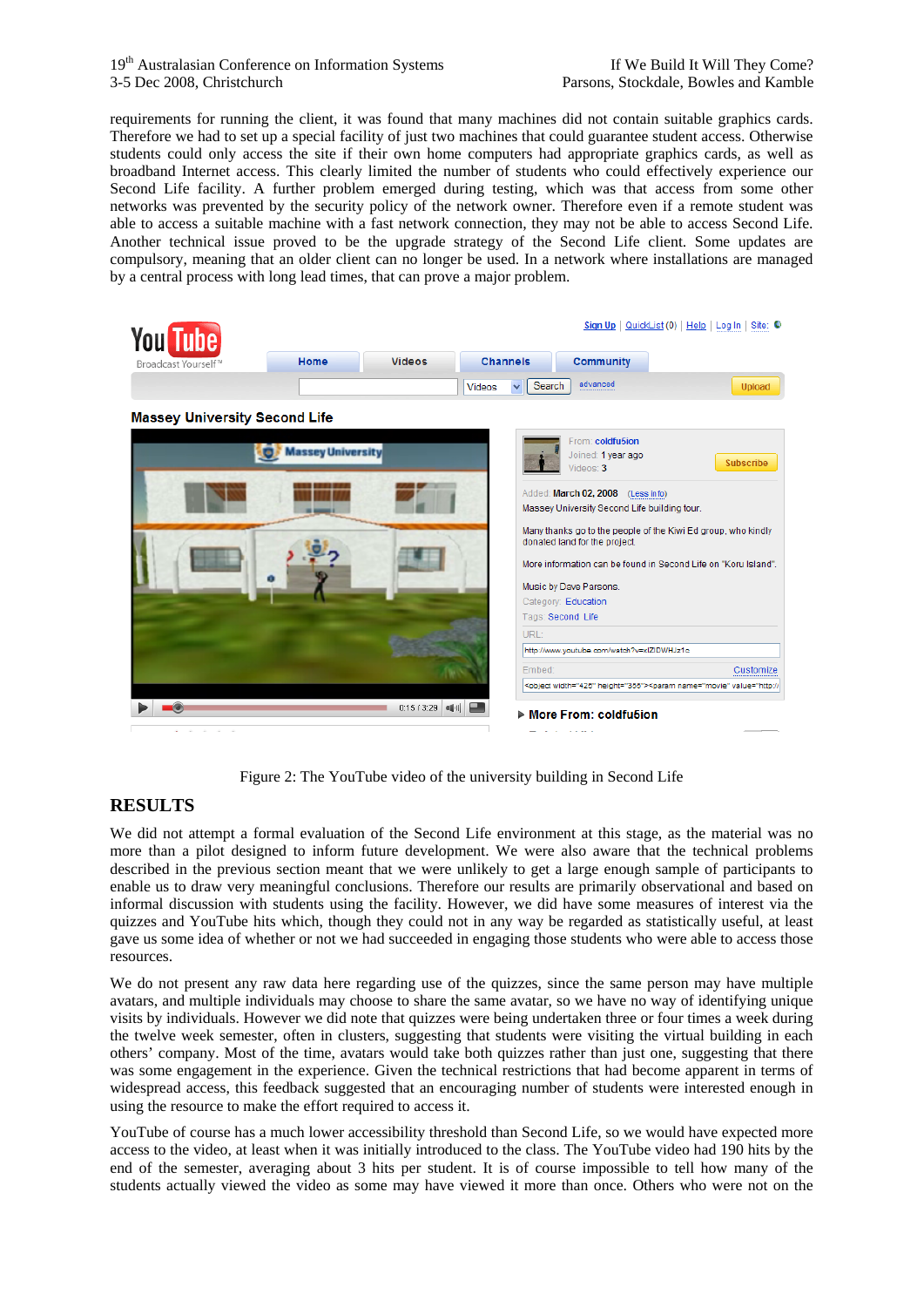course may also have viewed the video. Only one visitor had chosen to comment (a rather encouraging 'that is so kwl!!!'), so little feedback could be gained from this.

Informal feedback from the students suggested that interest in the facility was limited because there was little for them to do there other than the quizzes. It did, however, promote an interest in learning how to build objects, i.e. the experience of seeing the facility generated an interest in how such a thing can be constructed in Second Life. This suggested that the provision we had was too passive and that more creative participation was what we needed to support.

Further positive feedback from students who had expressed a real interest in the facility focused on other educational opportunities on Koru Island. Two students had wandered into another tertiary institution's facility and become involved in the development of online games for people with learning disabilities. The enthusiasm displayed supports our finding that more creative participation would be beneficial and has provoked discussion on the opportunities for inter-organisational collaboration.

## **CONCLUSIONS AND FUTURE WORK**

Our experience led us to believe that providing a support facility for distance learners in Second Life has some value, but that resource demands for both educators and students precluded making it a central teaching platform for such students. Its main value seems to be that it provides an opportunity for engagement between staff and students that provides some kind of link between the everyday experience of many of our students and the content of an academic course. It became clear that there was interest from the students in creative engagement with the virtual environment, and that enabling this would be an appropriate way to teach Information Technology skills, particularly programming with scripting languages.

In terms of our analytical framework, we believe that it has value in terms of understanding the opportunities and returns from a Second Life learning environment. Student feedback underlined the limitations of our value proposition, which lacked uniqueness, as the framework had indeed indicated. In retrospect, we can see that an additional axis of student engagement and satisfaction might be added that would increase as we move from the top to the bottom of the framework.

The next stage is to formalise our experiences through a funded research project to create resources that move further through our analytical framework, to advance development beyond the basic resources and traditional classroom scenario and seek the greater ROI that the framework suggests can be achieved. However this will of necessity shift our focus away from the distance learner and more toward internal students, using Second Life not as a bridge to the students we do not see but as a classroom tool for those that we do see, and whose learning environment we can effectively manage and support. We also propose to evaluate the various virtual environments currently available to see how their features and challenges compare to Second Life for delivering virtual learning worlds.

### **REFERENCES**

- Allen, M., Mabry, E., Mattrey, M., Bourhis, J., Titsworth, S., and Burrell, N. 2004. "Evaluating the effectiveness of distance learning: A comparison using meta-analysis," *Journal of Communication*. September. pp 402-420
- Au, W. 2006. "God Game," New World Notes, Retrieved 31st May, 2008, from [http://nwn.blogs.com/nwn/2006/05/god\\_game.html](http://nwn.blogs.com/nwn/2006/05/god_game.html)
- Bray, D., and Konsynski, B. 2007. "Virtual Worlds: Multi-Disciplinary Research Opportunities*,*" *The DATA BASE for Advances in Information Systems* (38:4) pp 17-25.
- Dickey, M. 2005. "Three-dimensional virtual worlds and distance learning: two case studies of Active Worlds as a medium for distance education," *British Journal of Educational Technology* (36:3) pp 439–451.
- Doesburg, A. 2008. "Way too cool for school? Try virtual learning," *New Zealand Herald*. 16 June 2008.
- Forer, P. 1998. "Cyberia and the premature death of distance; the new tertiary order and new geographies of learning," In Peters, M & Roberts, P. (Eds.) *Virtual Technologies and Tertiary Education*, Dunmore Press: Palmerston North, NZ. pp 146-170
- Foster, A. 2007. "Professor Avatar," *The Chronicle of Higher Education*, September 21, 2007 Retrieved 31st May, 2008, from<http://chronicle.com/free/v54/i04/04a02401.htm>
- Griffin, P. 2007. "Virtual beers with Darth Vader, but there's more to Second Life," *New Zealand Herald* June 21, 2007. Retrieved 31st May, 2008, from [http://www.nzherald.co.nz/topic/story.cfm?c\\_id=137&objectid=10446954&pnum=2](http://www.nzherald.co.nz/topic/story.cfm?c_id=137&objectid=10446954&pnum=2)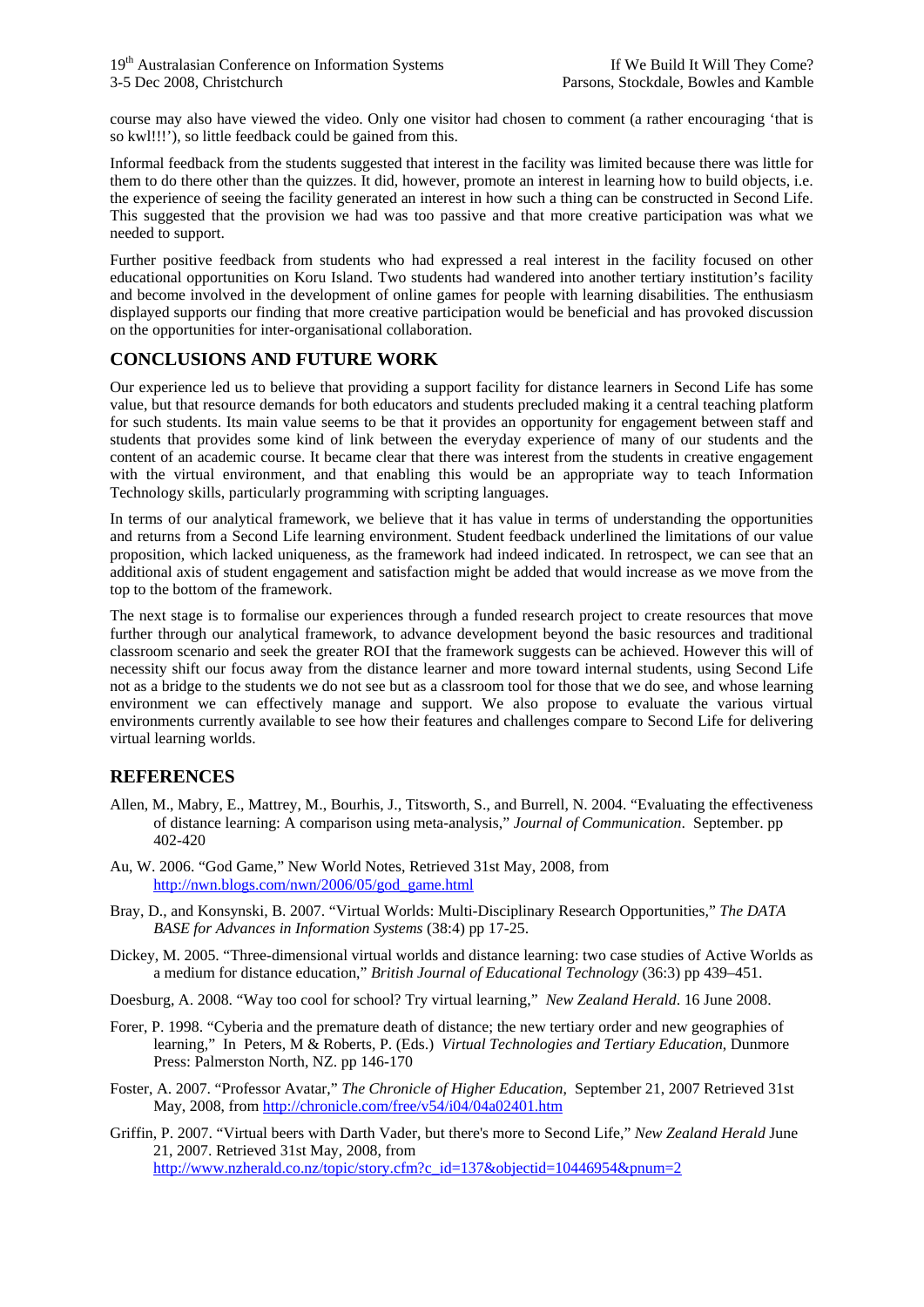Guest, T. 2007. *Second Lives: A journey through virtual worlds*. Hutchinson: London

- Gunn, C. 1998. "Virtual Technologies in Higher Education: Vision or Reality?" In Peters, M and Roberts, P. (Eds.) *Virtual Technologies and Tertiary Education,* Dunmore Press: Palmerston North, NZ. pp 134-145
- Holsapple, C., and Wu, J. 2007. "User Acceptance of Virtual Worlds: The Hedonic Framework," *The DATA BASE for Advances in Information Systems* (38:4) pp 86-89.
- Jäkälä, M. and Pekkola, S. 2007. "From Technology Engineering to Social Engineering:15 Years of Research on Virtual Worlds," *The DATA BASE for Advances in Information Systems* (38:4) pp 11-16.
- Kemp, J. 2006. "Heart Murmur Sim." Retrieved 31st May, 2008, from [http://www.youtube.com/watch?v=xJY2Iwbzop4.](http://www.youtube.com/watch?v=xJY2Iwbzop4)
- Kuo, E., and Levis, M. 2002. "A New Roman World: Using Virtual Reality Technology as a Critical Teaching Tool," Proceedings of the *Annual Meeting of the American Educational Research Association*, New Orleans
- Lagorio, C. 2007. "The Ultimate Distance Learning," New York Times January 7, 2007. Retrieved 31st May, 2008, from [http://www.nytimes.com/2007/01/07/education/edlife/07innovation.html?\\_r=1&oref=slogin](http://www.nytimes.com/2007/01/07/education/edlife/07innovation.html?_r=1&oref=slogin)
- Leidl, M., and Rößling, G. 2007. "How Will Future Learning Work in the Third Dimension?" *12th Annual Conference on Innovation and Technology in Computer Science Education (ITiCSE'07)*, June 23–27, 2007, Dundee, United Kingdom, p 329
- Levine, A. 2006. "Heart Murmur Sim, Assessment of Learning in SL Interview with a Man in a Surgical Mask," *NMC Campus Observer*, Retrieved 31st May, 2008, from [http://sl.nmc.org/2006/09/25/jeremy](http://sl.nmc.org/2006/09/25/jeremy-kemp/)[kemp/.](http://sl.nmc.org/2006/09/25/jeremy-kemp/)
- Linden. R. 2007. "Wagering In Second Life: New Policy." Retrieved 31st May, 2008, from <http://blog.secondlife.com/2007/07/25/wagering-in-second-life-new-policy/>
- Loon, R. 2007. "How Many Universities are there in Second Life?" *SLED mailing list Educators Digest*, (624:1) Retrieved 31st May, 2008, from [https://lists.secondlife.com/pipermail/educators/2008-](https://lists.secondlife.com/pipermail/educators/2008-February/018916.html) [February/018916.html](https://lists.secondlife.com/pipermail/educators/2008-February/018916.html)
- LSL Wiki. 2008. "AlternativeEditors." Retrieved 31st May, 2008, from <http://www.lslwiki.net/lslwiki/wakka.php?wakka=AlternativeEditors>.
- McCarthy, K. 2007. "Democracy as dictatorship." Retrieved 31st May, 2008, from [http://webnet.oecd.org/CommServerPers/blogs/participativeweb/archive/2007/10/03/democracy-as](http://webnet.oecd.org/CommServerPers/blogs/participativeweb/archive/2007/10/03/democracy-as-dictatorship.aspx)[dictatorship.aspx](http://webnet.oecd.org/CommServerPers/blogs/participativeweb/archive/2007/10/03/democracy-as-dictatorship.aspx)
- McDunnough, S. 2007. "Playing the piano in the British Literature classroom." Retrieved 31st May, 2008, from <http://bloghud.com/id/8799/>
- McGolerick, E. 2008. "Second Life University," MSN Encarta. Retrieved 31st May, 2008, from <http://encarta.msn.com/encnet/departments/elearning/?article=secondlife>
- Ritzema,T. and Harris, B. 2008. "The Use of Second Life for Distance Education," *Journal of Computing Sciences in Colleges* (23:6) pp 110-116.
- Second Life Herald. 2005. "SL Residents Riot Over Proposed Stipend Cuts." Retrieved 31st May, 2008, from [http://www.secondlifeherald.com/slh/2005/01/sl\\_residents\\_ri.html](http://www.secondlifeherald.com/slh/2005/01/sl_residents_ri.html)
- Second Life Wiki. 2007. "Sculpted Prims." Retrieved 31st May, 2008, from [http://wiki.secondlife.com/wiki/Sculpted\\_Prims](http://wiki.secondlife.com/wiki/Sculpted_Prims)
- Sidel, R. 2008. "Cheer Up, Ben: Your Economy Isn't As Bad as This One," *Wall Street Journal*, January 23, 2008. Retrieved 31st May, 2008, from [http://online.wsj.com/article/SB120104351064608025.html?mod=todays\\_us\\_page\\_one](http://online.wsj.com/article/SB120104351064608025.html?mod=todays_us_page_one)
- Silicon Valley Sleuth. 2007. "Creating a Second Life standard." Retrieved 31st May, 2008, from <http://www.siliconvalleysleuth.com/2007/10/creating-a-seco.html>
- SimTeach. 2008. "Institutions and Organizations in SL." Retrieved 31st May, 2008, from [http://www.simteach.com/wiki/index.php?title=Institutions\\_and\\_Organizations\\_in\\_SL#UNIVERSITIES.](http://www.simteach.com/wiki/index.php?title=Institutions_and_Organizations_in_SL#UNIVERSITIES.2C_COLLEGES_.26_SCHOOLS) [2C\\_COLLEGES\\_.26\\_SCHOOLS](http://www.simteach.com/wiki/index.php?title=Institutions_and_Organizations_in_SL#UNIVERSITIES.2C_COLLEGES_.26_SCHOOLS)
- Slator, B., Juell, P., McClean, P., Saini-Eidukat, B., Schwert, D., and White, A. 1999. "Virtual environments for education," *Journal of Network and Computer Applications* (22) pp 161–174.